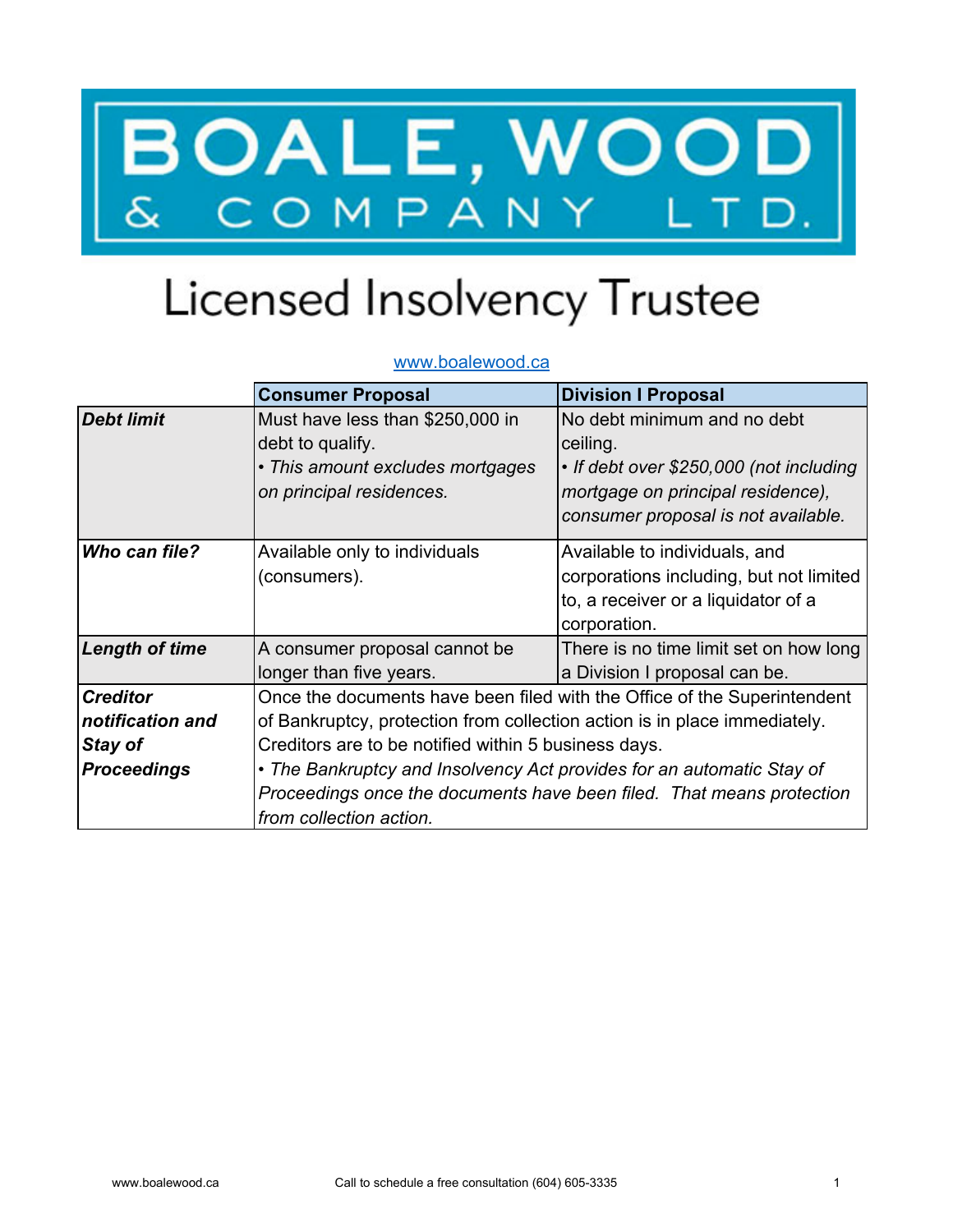| <b>Creditor meetings</b> | There is <b>no mandatory</b> meeting of                                         | A mandatory meeting of creditors                                            |  |
|--------------------------|---------------------------------------------------------------------------------|-----------------------------------------------------------------------------|--|
| and creditor             | creditors unless the creditors request is called by the LIT at the time the     |                                                                             |  |
| approval                 | it. Unsecured creditors have 45                                                 | Proposal is filed. The meeting of must                                      |  |
|                          | days to accept or reject the proposal                                           | be held within 21 days of the filing of                                     |  |
|                          | or put forward a counter-offer. If no                                           | the Proposal.                                                               |  |
|                          | creditor meeting is requested, the                                              | The LIT will present the Creditors                                          |  |
|                          | proposal is automatically approved                                              | with a report on the debtors' financial                                     |  |
|                          | after 45 days with deemed court                                                 | affairs. The Creditors then vote in                                         |  |
|                          | approval 15 days later.                                                         | favor or rejection of the Proposal.                                         |  |
|                          | • There is no mandatory creditor                                                | • The voting in a Division I proposal                                       |  |
|                          | meeting in a consumer proposal                                                  | is twofold. Firstly, a majority of                                          |  |
|                          | unless twenty five (25%) percent of                                             | voting creditors must vote in favor                                         |  |
|                          | responding creditors request it.                                                | AND they must represent two thirds                                          |  |
|                          | • The meeting is where any votes                                                | of the dollar value. If both thresholds                                     |  |
|                          | are considered. The approval                                                    | are not met, the proposal fails.                                            |  |
|                          | (voting) process is a majority (50% +                                           |                                                                             |  |
|                          | 1) of the dollar value of voting                                                |                                                                             |  |
|                          | creditors.                                                                      |                                                                             |  |
|                          | • If a creditor meeting is called,                                              |                                                                             |  |
|                          | creditors can file a claim and vote at                                          |                                                                             |  |
|                          | any time before the meeting is held.                                            |                                                                             |  |
|                          | The effect is that is extends the 45                                            |                                                                             |  |
|                          | day time period for creditors who did                                           |                                                                             |  |
|                          | not respond within the initial 45 day                                           |                                                                             |  |
|                          | period.                                                                         |                                                                             |  |
| \$\$\$\$ Return to       |                                                                                 | The return to the creditors must be greater than what they would receive in |  |
| creditors                | a bankruptcy.                                                                   |                                                                             |  |
|                          | • The LIT prepares a comparison of what creditors would receive in a            |                                                                             |  |
|                          | hypothetical bankruptcy situation versus what is being offered in the           |                                                                             |  |
|                          | proposal.                                                                       |                                                                             |  |
|                          | The return to creditors not only has to be greater than a bankruptcy, but       |                                                                             |  |
|                          | has to provide the creditor with an incentive to vote in favor of the proposal. |                                                                             |  |
|                          | A small difference in the percentage is not likely enough to have creditors     |                                                                             |  |
|                          | vote in favor. In fact, it may insult them to the point where they may vote     |                                                                             |  |
|                          | against the proposal.                                                           |                                                                             |  |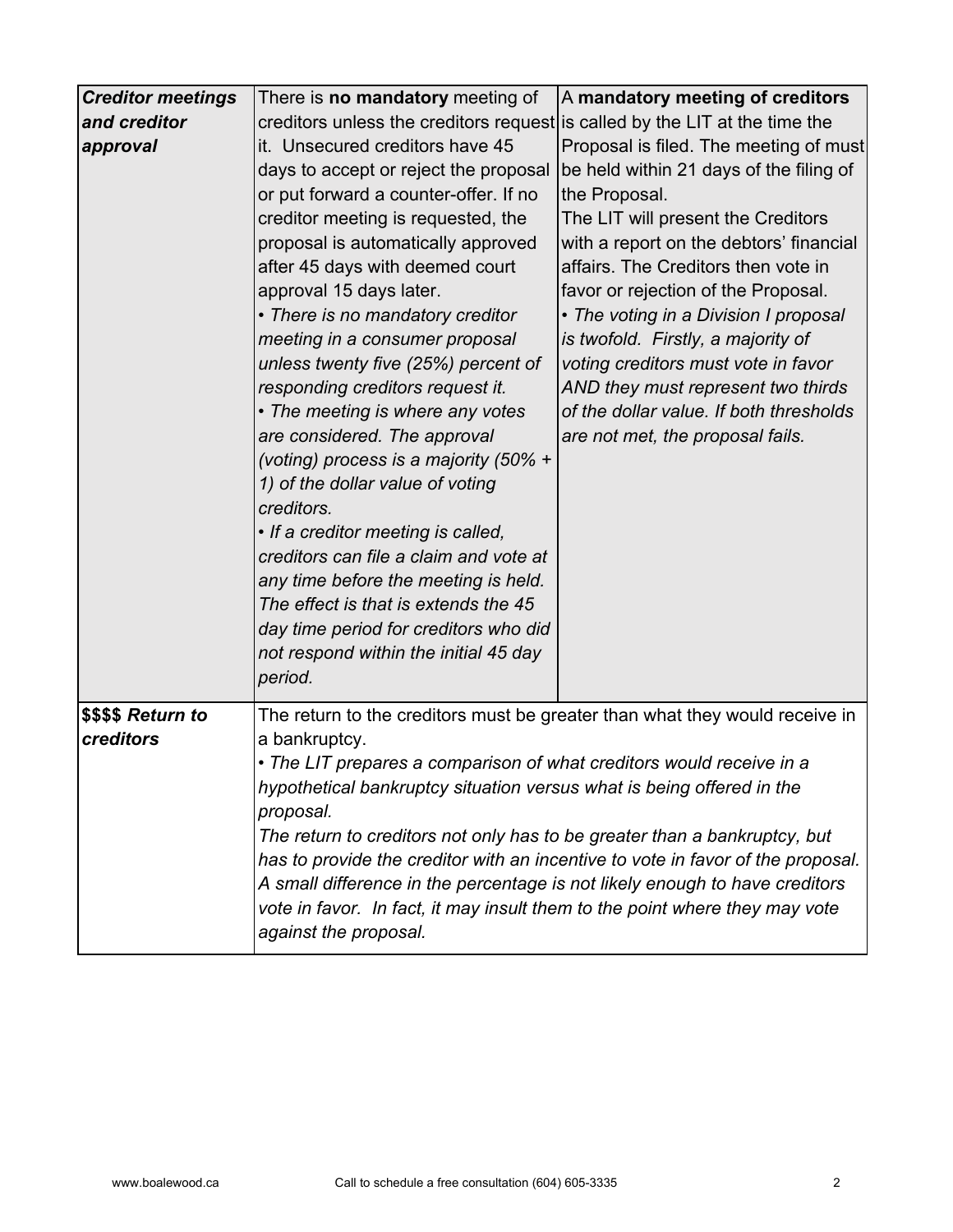| <b>Consequences of</b><br>non approval    | If the Proposal is rejected at a<br>meeting of creditors there is no<br>automatic bankruptcy. The debtor<br>may file for bankruptcy, or attempt to<br>settle with the creditors directly in an<br>informal manner.<br>• But then what. The protection the<br>debtor received upon filing is now<br>gone and the collection calls will<br>start again. At this point, bankruptcy<br>may be the only option left.                                                                                                            | If the Proposal is rejected at the<br>Meeting of Creditors, the debtor is<br>automatically bankrupt.<br>• This is the major difference<br>between the two proposals. But is it<br>really a difference? In most cases<br>where a consumer proposal is<br>rejected, the debtor has little option<br>but to go bankrupt. It is just not<br>automatic. |
|-------------------------------------------|----------------------------------------------------------------------------------------------------------------------------------------------------------------------------------------------------------------------------------------------------------------------------------------------------------------------------------------------------------------------------------------------------------------------------------------------------------------------------------------------------------------------------|----------------------------------------------------------------------------------------------------------------------------------------------------------------------------------------------------------------------------------------------------------------------------------------------------------------------------------------------------|
| <b>Consequences if</b><br>payments missed | If you are three payments behind,<br>the Consumer Proposal is<br>considered "annulled". Protection is<br>immediately lifted and the creditors<br>have the legal right to pursue you for<br>the amounts owing to them, plus<br>accrued interest.<br>• The LIT has the ability to revive the<br>proposal, but the payments have to<br>be made up before doing so and the<br>payments have to be kept current<br>during the revival period. That<br>means three months worth of<br>payments have to be brought up to<br>date. | If payments are in arrears and the<br>protection is lifted, creditors have the<br>legal right to pursue amounts owing<br>to them.<br>• One payment missed can be<br>considered a default, but the<br>protection is not lifted until the LIT is<br>discharged. That could take up to 3<br>– 4 months.                                               |
| <b>Counselling</b><br><b>LIT</b> fees     | There are two mandatory<br>counselling sessions that must be<br>attended during the Consumer<br>Proposal.<br>• If the debtor does not complete the<br>sessions, then they do not receive<br>the final Certificate of Full<br>Performance. The issuance of the<br>Certificate is the second most<br>important part of the process. It is<br>the legal mechanism that writes off<br>the debt.                                                                                                                                | Counselling sessions are not required<br>in a Division I Proposal.<br>The fees of the LIT are paid out of the monthly payments                                                                                                                                                                                                                     |